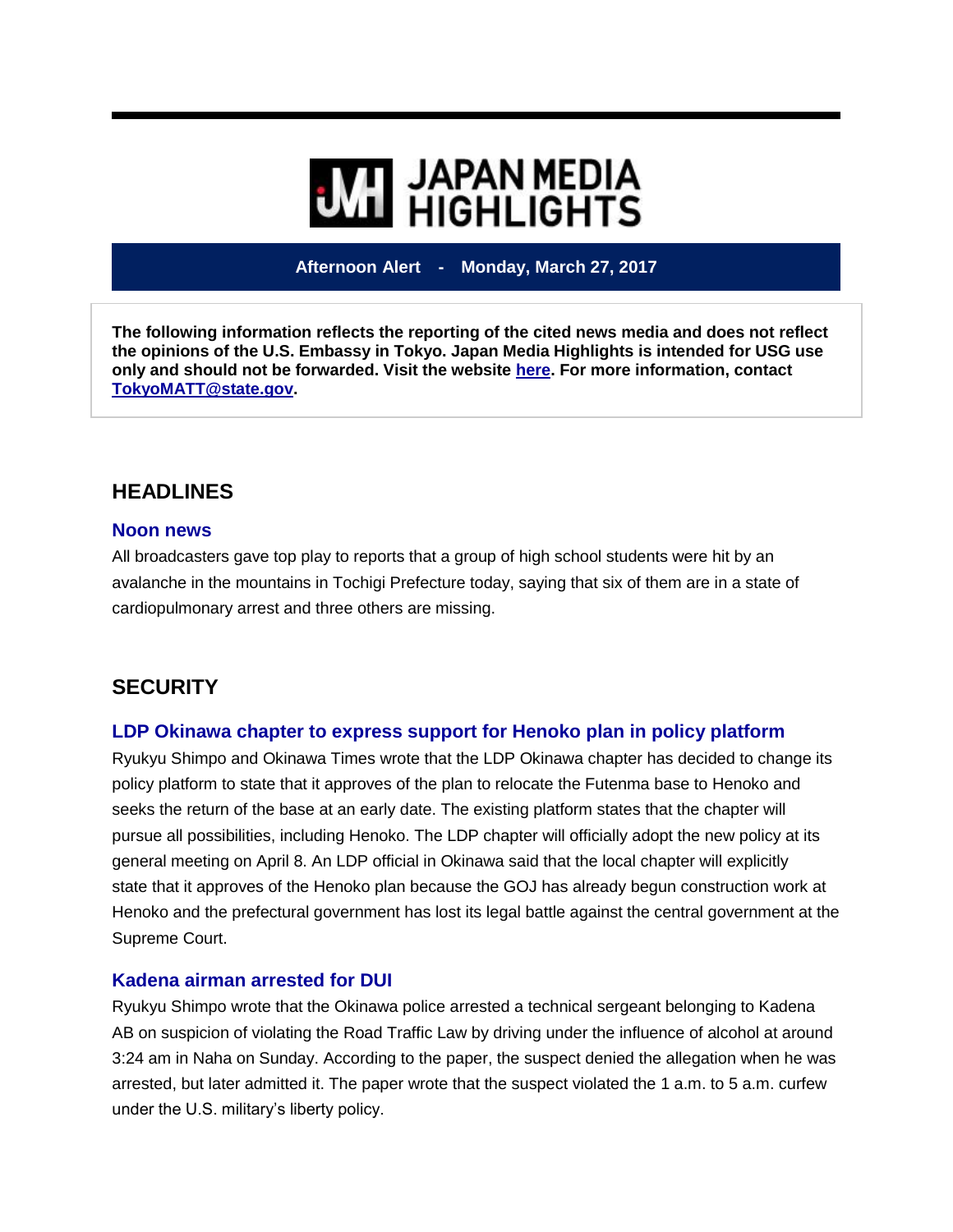**• [Gov't may seek damages from Okinawa governor if relocation blocked](https://jmh.usembassy.gov/2017032717890/)** (Kyodo News)

**• [Think tank claims Marine rotation proposal to benefit U.S. forces, Japan](https://jmh.usembassy.gov/2017032717861/)** (Tokyo Shimbun)

**• [MV-22 Ospreys stationed at Yokota Air Base for record 18 days](https://jmh.usembassy.gov/2017032717862/)** (Tokyo Shimbun)

**• [GSDF and U.S. Marine Corps conduct large-scale joint exercise](https://jmh.usembassy.gov/2017032717887/)** (Akahata)

**• Science [Council of Japan officially rejects research for military purposes](https://jmh.usembassy.gov/2017032717884/)** (The Japan Times)

**• [Corporate Japan learning self-defense against cybercrooks](https://jmh.usembassy.gov/2017032717886/)** (Nikkei Asian Review)

## **INTERNATIONAL**

- **• [AIIB to have '85 to 90 members' by year end](https://jmh.usembassy.gov/2017032717894/)** (Nikkei Asian Review)
- **• [Two trainer aircraft on lease from Japan delivered to Philippines](https://jmh.usembassy.gov/2017032717892/)** (Kyodo News)
- **• [Abe tells May of Japan's solidarity after London terror attack](https://jmh.usembassy.gov/2017032717866/)** (Kyodo News)
- **• [Japan should raise issues on future concept of Japan-U.S. Security](https://jmh.usembassy.gov/2017032717867/)  [Treaty](https://jmh.usembassy.gov/2017032717867/)** (Bungeishunju)
- **• [Column: Japan needs to bolster 'maritime coalition'](https://jmh.usembassy.gov/2017032717875/)** (The Japan News)

**• [Editorial: Use U.S.-led coalition's unity to aim for destruction of ISIL militant](https://jmh.usembassy.gov/2017032717878/)  [group](https://jmh.usembassy.gov/2017032717878/)** (The Japan News)

## **POLITICS**

#### **Ruling, opposition lawmakers discuss Moritomo Gakuen scandal, anti-conspiracy bill**

NHK's "Nichiyo Toron" Sunday debate show aired a discussion by senior lawmakers from the ruling and opposition blocs. The opposition discussants insisted that Prime Minister Abe's wife Akie should provide sworn testimony at the Diet based on the allegation that she "exercised her influence" over Moritomo Gakuen's land deal with the government. However, LDP Deputy Secretary General Shimomura and Komeito Deputy Secretary General Saito rejected the call. Concerning the GOJsponsored bill to amend the organized crime law to punish acts of preparation to commit terrorism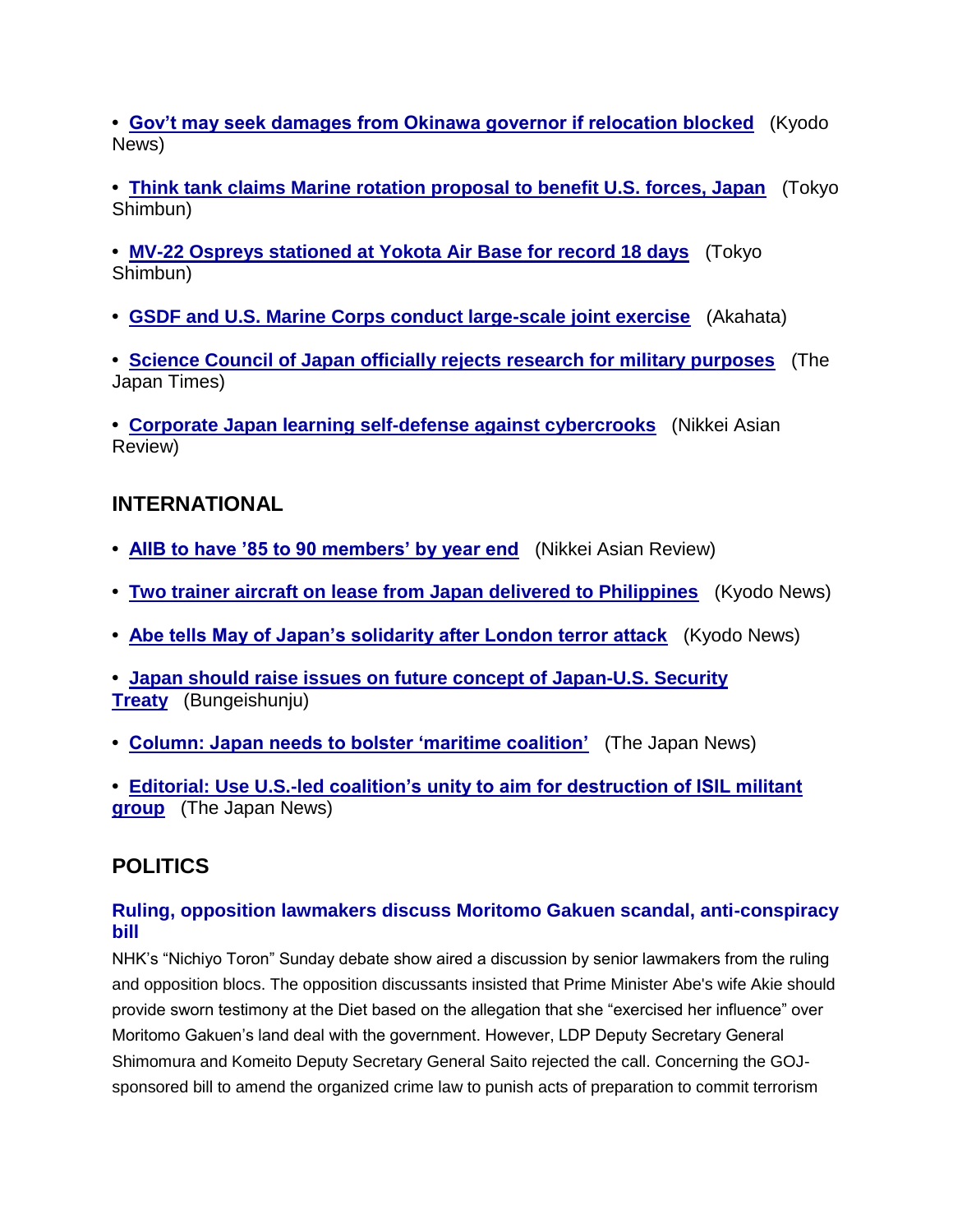and other serious crimes, the opposition parties expressed disapproval, arguing that the legislation may affect the lives of ordinary citizens if applied arbitrarily because it is not clear what "acts of preparation" entail.

- **• [Prime minister's schedule on March 26](https://jmh.usembassy.gov/2017032717840/)** (Nikkei)
- **• [Prime minister's schedule on March 25](https://jmh.usembassy.gov/2017032717839/)** (Nikkei)
- **• [Prime minister's schedule on March 24](https://jmh.usembassy.gov/2017032717837/)** (Nikkei)

**• [Gist of interpellations at Upper House Budget Committee, March 24](https://jmh.usembassy.gov/2017032717845/)** (Tokyo Shimbun)

- **• [Nippon Ishin sets sights on Tokyo polls](https://jmh.usembassy.gov/2017032717865/)** (The Japan News)
- **• [Moritomo Gakuen scandal to drag on through entire Diet session](https://jmh.usembassy.gov/2017032717853/)** (Yomiuri)
- **• [IR promotion HQ set up](https://jmh.usembassy.gov/2017032717891/)** (The Japan News)
- **• [Editorial: More questions over Akie Abe's relations with scandal-hit school](https://jmh.usembassy.gov/2017032717877/)  [operator](https://jmh.usembassy.gov/2017032717877/)** (The Mainichi)

#### **OPINION POLLS**

**• [74% dissatisfied with gov't explanations of Moritomo Gakuen scandal, Nikkei](https://jmh.usembassy.gov/2017032717873/)  [poll](https://jmh.usembassy.gov/2017032717873/)** (Nikkei)

**• [62% unconvinced by Abe's explanation of Moritomo Gakuen scandal, Kyodo](https://jmh.usembassy.gov/2017032717855/)  [News spot poll](https://jmh.usembassy.gov/2017032717855/)** (Tokyo Shimbun)

**• [Kyodo News \[spot\] opinion poll & results from Tokyo Shimbun](https://jmh.usembassy.gov/2017032717858/)** (Tokyo Shimbun)

#### **ECONOMY**

- **• [Former US official: China will fill Asia Pacific trade void](https://jmh.usembassy.gov/2017032717893/)** (Nikkei Asian Review)
- **• [TEPCO to reshuffle top management, promote Kobayakawa to](https://jmh.usembassy.gov/2017032717880/)  [president](https://jmh.usembassy.gov/2017032717880/)** (Kyodo News)

**• [Japan's Abe eyes workaround for addressing labor shortage](https://jmh.usembassy.gov/2017032717885/)** (Nikkei Asian Review)

**• [Infographic: Breakdown of foreign workers by type](https://jmh.usembassy.gov/2017032717870/)** (Nikkei)